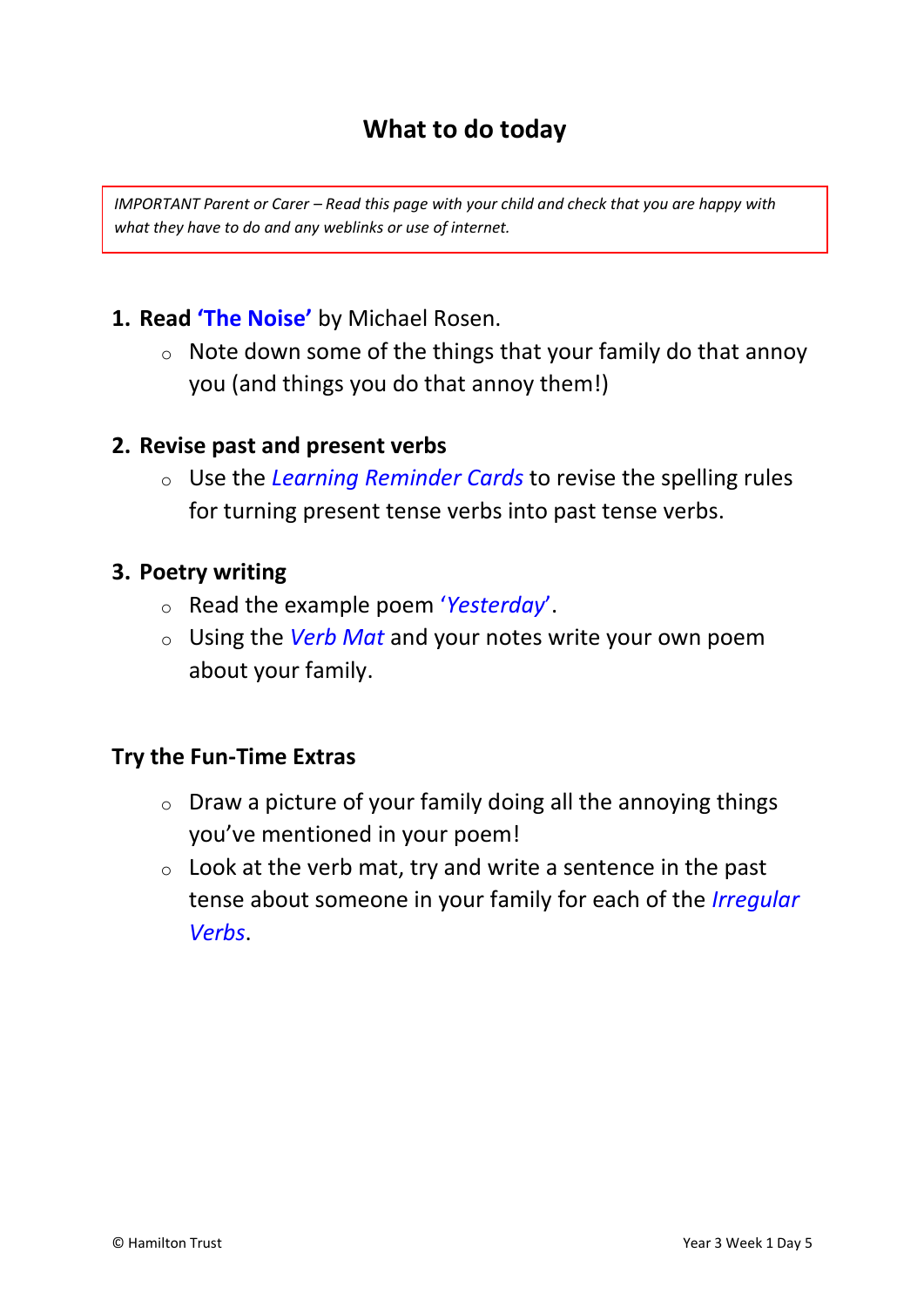#### **The Noise** *By Michael Rosen*

If my father wanted to you to be quiet he didn't say, shhh, he didn't say, be quiet he didn't say, shuttup

All he did was put his hand up to the side of his face and say in a quiet voice that sounded as if there was some kind of terrible pain in the middle of his brain "The noi-i-i-i-se!" it was as if the palm of his hand was trying to reach inside his head to get some awful thing in there.

So, we would be going on a car tip. Dad driving, Mum next to him. Me and my brother in the back. My brother says "There's an imaginary line down the middle of the back seat. I'm this side. You're that side. You can't cross the line. I'm this side of the line. You're that side of the line.  $So -''$ "Yeah I get the point," I say, "there's a line." "…and you can't cross the line," he says. So I say,

"Yeah, yeah, I get the point I won't cross the line." And I stick my hand over the line. "Hey," he says, "you crossed the line." "I didn't," I say, and I stick my hand across the line again. "YOU CROSSED THE LINE!" he says. "I DIDN'T," I say, and I stick my hand across the line again. "MUM! HE CROSSED THE LINE!" "I DIDN'T," I say.

And my dad's hand goes up To the side of his face and: "The noi-i-i-i-se!"

My brother used to imitate it.

If I was making a racket my brother would walk round the house saying "The NOISE! The NOISE!"

o. A side is a international contract of the international contract of the international contract of the intern

So it's breakfast. My dad couldn't stand any noise At breakfast. One sniff and it was the GLARE.

He comes downstairs sits down in the chair

Out of the state of the state of the state of the state of the state of the state of the state of the state of the state of the state of the state of the state of the state of the state of the state of the state of the sta

**ENDERORM**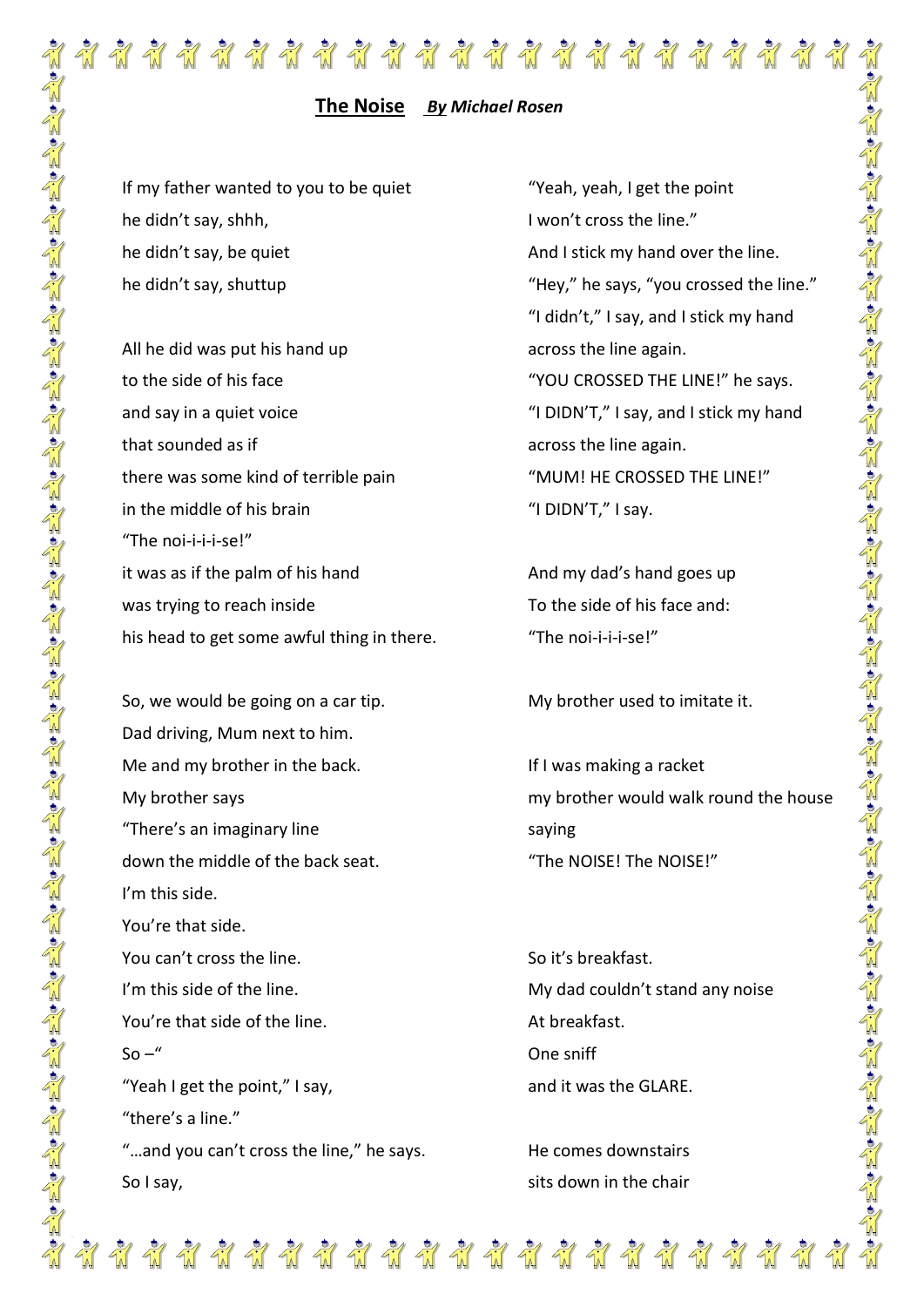and opens up the newspaper. You can't see him. He's disappeared. One moment you've got a dad and the next you've got a newspaper.

All you see is his hand. It comes out from behind the newspaper moves across the table all on its own finds the cup of coffee and disappears behind the newspaper. He didn't even drop the newspaper to see where the cup was. He just knew where it was. We used to stare at the hand coming out, grabbing the cup disappearing behind the paper.

Once, my brother moved the coffee cup. The hand came out, couldn't find the cup. The newspaper came down, "What's going on?" says my dad. He grabs the cup and disappears again behind the paper.

Once, I sat there and a little voice inside me said, "Hey, why don't you practise playing drums on the side of the table?" And I said, " No, that would be crazy. Dad can't stand any noise at breakfast." And the voice said, "Yeah, but you know you want to. Go on. Pick up knife and fork

and blam blam blam, away you go." "No, no, no, I couldn't."

But I did. Knife, fork, side of table and blam blam blam!

The newspaper came down and my dad's hand went up to the side of his face, he started to say, "The no-i-" But my brother was in there quick with "THE NOISE!!!" And my dad was left there with his Hand in mid-air still trying to say "The no-i-i-i-i-ise!"

*Taken from*  Michael Rosen's A to Z page 212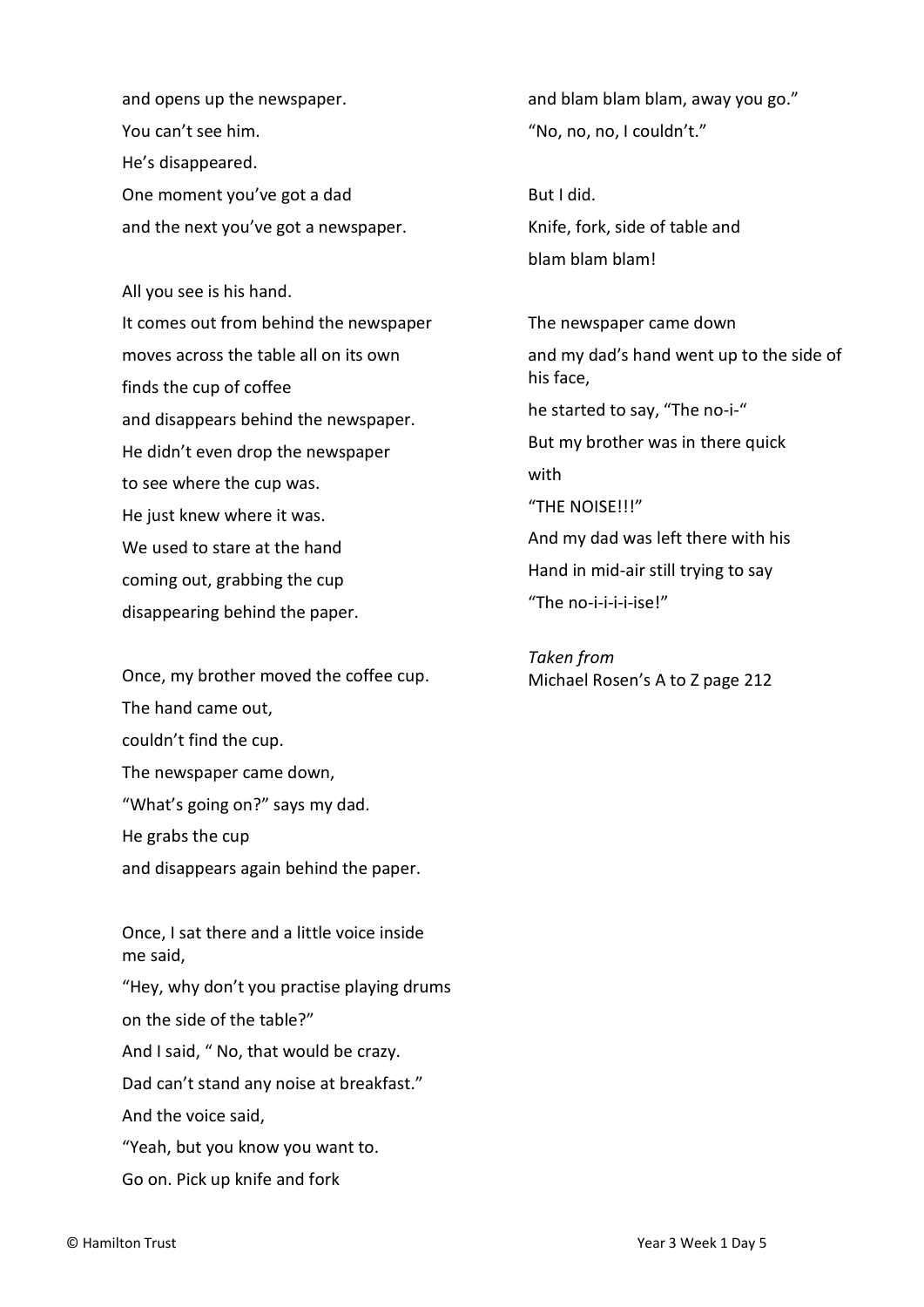#### **Learning Reminders Past Tense Verbs**







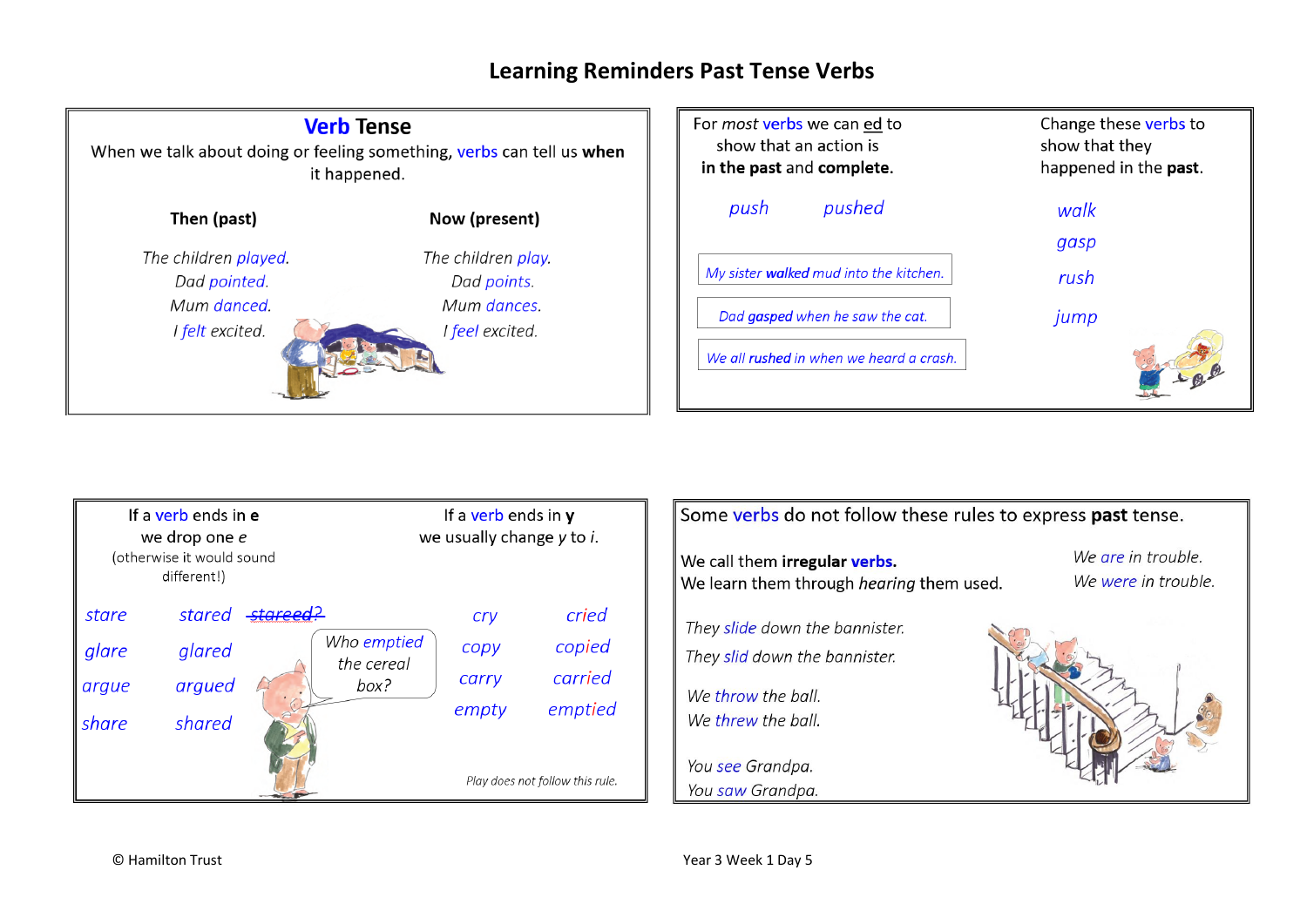### **Example poem**

### **Yesterday**

- My family was so annoying yesterday… My brother banged on the table My sister shouted when I was asleep My dog chewed my trainers My mum sang in the supermarket My dad sat on my cake My grandma danced in the playground My cat clawed my best jumper And my grandpa wore a ridiculous hat
- … But today I would not swap them for anything

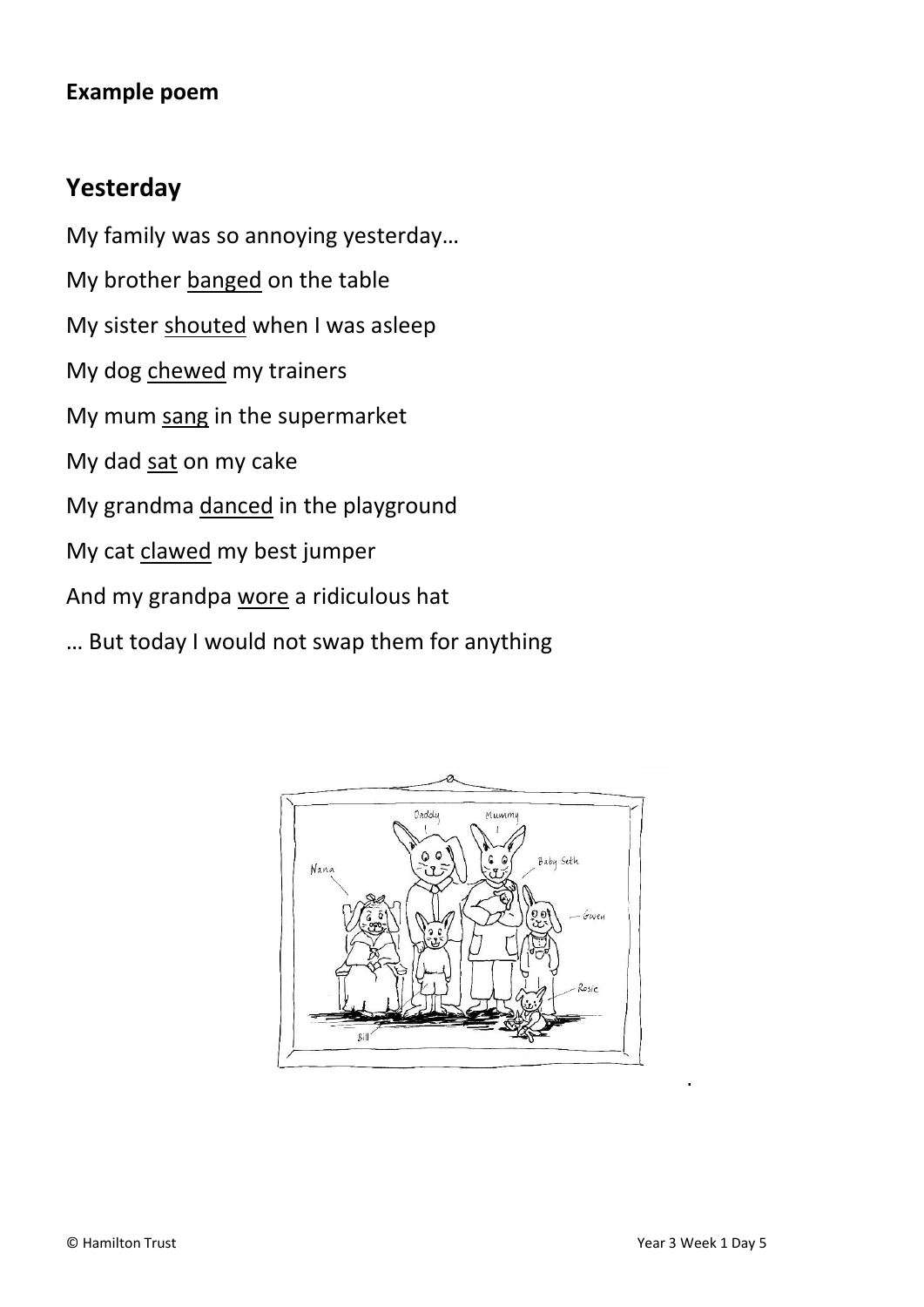#### Verbs Mat